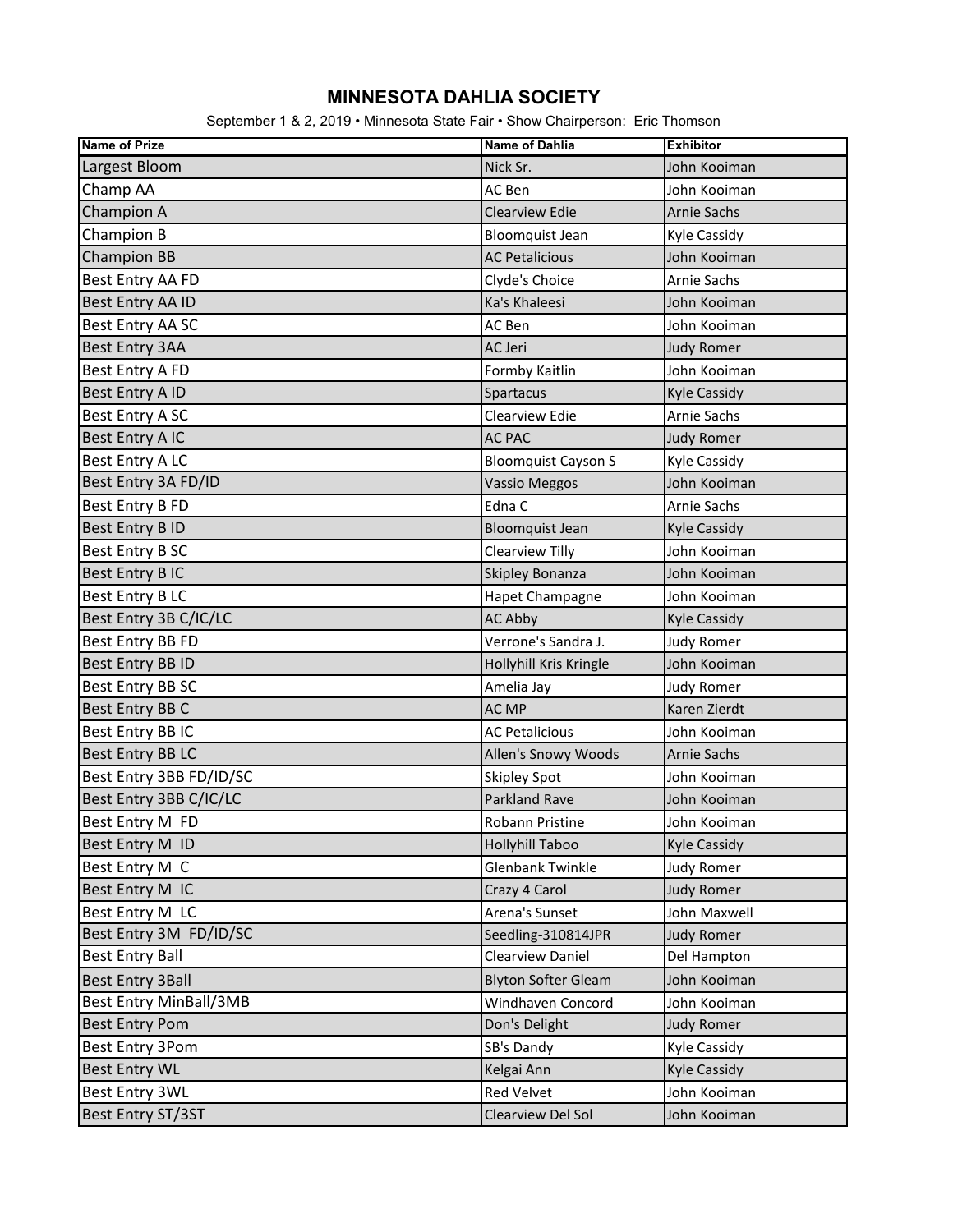| <b>Best Entry CO</b>        | Kelsey Annie Joy             | <b>Kyle Cassidy</b>   |
|-----------------------------|------------------------------|-----------------------|
| Best Entry 3CO              | Sonsy Glow                   | Larry Bagge           |
| <b>Best Entry NX</b>        | Akita No Hikari              | Larry Bagge           |
| Best Entry O                | Raeann's Sol                 | <b>Kyle Cassidy</b>   |
| <b>Best Entry OT</b>        | Raeann's Alcor               | <b>Kyle Cassidy</b>   |
| <b>Best Entry 3OT</b>       | Raeann's Hamal               | <b>Kyle Cassidy</b>   |
| <b>Best Entry S</b>         | Kelsey Kristie               | John Maxwell          |
| Best Entry MS/3MS           | Inflammation                 | Jeanne Murphy         |
| Best Entry Sm Grwr AA       | AC Ben                       | Jerry Zierdt          |
| Best Entry Sm Grwr A        | <b>Clearview Edie</b>        | Heidi Zierdt Smaby    |
| Best Entry Sm Grwr B        | <b>Pinelands Princess</b>    | Heidi Zierdt Smaby    |
| Best Entry Sm Grwr BB       | Allen's Blackbeard           | Heidi Zierdt Smaby    |
| <b>Best Entry Novice AA</b> | Wanda's Aurora               | Sherrie Dahlin        |
| <b>Best Entry Novice A</b>  | Spartacus                    | <b>Daniel Persons</b> |
| <b>Best Entry Novice B</b>  | Hart's Bonnie                | Charlotte Ryan        |
| <b>Best Entry Novice BB</b> | <b>Brookside Snowball</b>    | Anthony Syverson      |
| <b>Best Entry Junior</b>    | <b>Allen's Pink Treasure</b> | <b>Bella Smaby</b>    |
| People Choice               | Ka's Khaleesi                | John Kooiman          |
| <b>Best Artistic Design</b> |                              | Linda Horsmann        |
| Best Entry - 5 Bloom        | Shinkyoku                    | John Kooiman          |
| Best Entry - 7 Bloom        | Embrace                      | John Kooiman          |
| Best Entry - 10 Bloom       | Alpen Cherub                 | Jeanne Murphy         |
| <b>Best Photograph</b>      | Multiple Blooms              | Sue Bagge             |
|                             |                              |                       |

Minnesota Dahlia Society Celebrated "90 Years of Dahlias in Minnesota". Bloom Count was 1670.

## **MINNESOTA DAHLIA SOCIETY**

September 14 & 15, 2019 • Late Show at Bachman's • Show Chairperson: Eric Thomson

| <b>Name of Prize</b>   | <b>Name of Dahlia</b>     | <b>Exhibitor</b>    |
|------------------------|---------------------------|---------------------|
| <b>Largest Bloom</b>   | <b>Ka's Khaleesi</b>      | John Kooiman        |
| Champ AA               | Wyn's Neon Dream          | <b>Kyle Cassidy</b> |
| Champion A             | <b>Clearview Sundance</b> | Kyle Cassidy        |
| Champion B             | <b>Clearview Cameron</b>  | <b>Kyle Cassidy</b> |
| <b>Champion BB</b>     | <b>AC Petalicious</b>     | Kyle Cassidy        |
| Best Entry AA FD       | Clyde's Choice            | John Kooiman        |
| Best Entry AA ID       | Wyn's Neon Dream          | Kyle Cassidy        |
| Best Entry AA SC       | Roque Starburst           | John Kooiman        |
| Best Entry AA IC       | Clara Huston              | John Kooiman        |
| Best Entry 3AA ID      | Hollyhill Big Pink        | Kyle Cassidy        |
| Best Entry 3AA SC      | AC Jeri                   | John Kooiman        |
| Best Entry A ID        | JS Jenny                  | Kyle Cassidy        |
| Best Entry A SC        | Clearview Edie            | Kyle Cassidy        |
| Best Entry A C         | <b>Clearview Sundance</b> | <b>Kyle Cassidy</b> |
| Best Entry A IC        | Dr. David Brase           | Arnie Sachs         |
| Best Entry 3A FD/ID/SC | <b>AC Casper</b>          | Jerry Zierdt        |
| Best Entry B FD        | Gloriosa                  | John Maxwell        |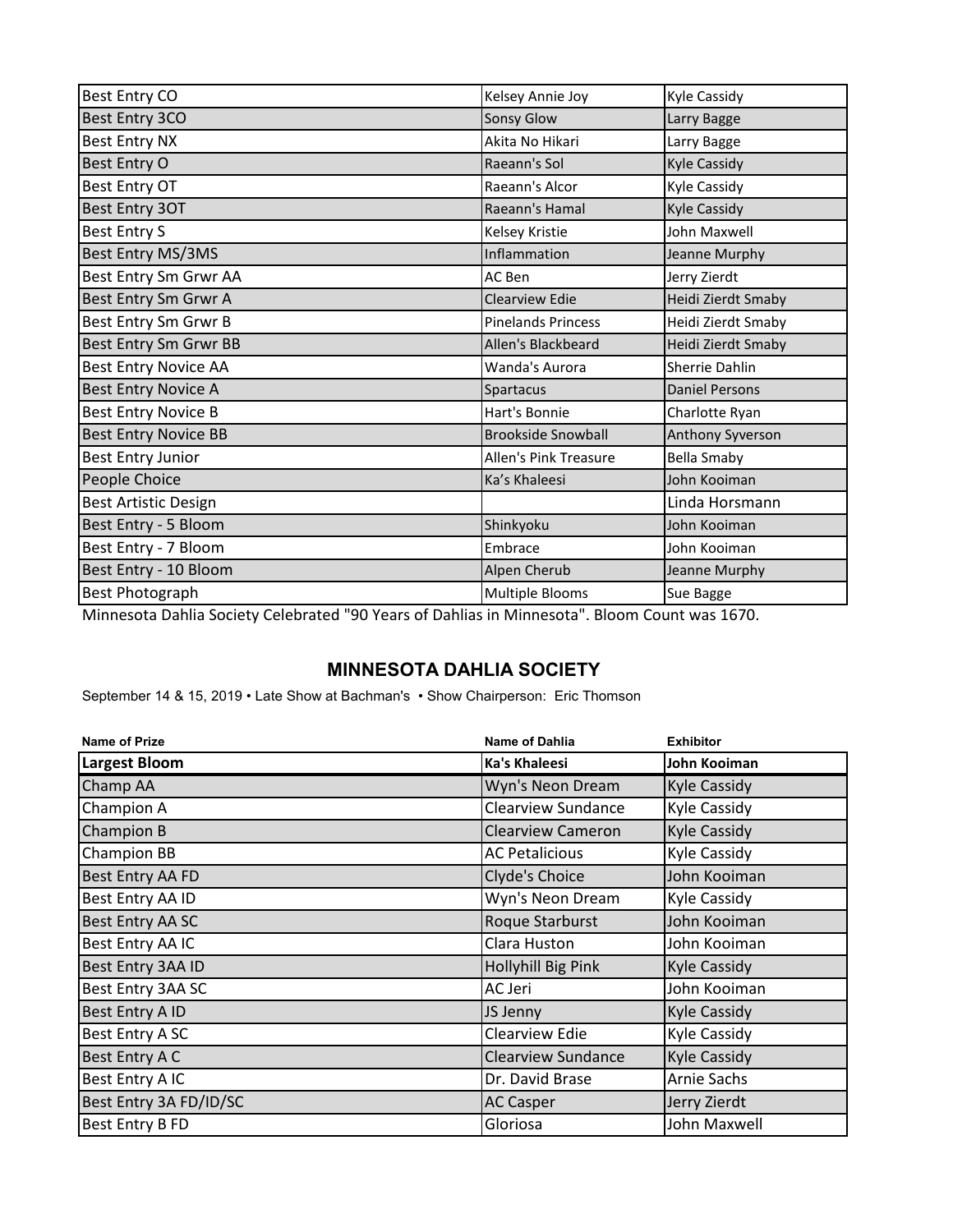| <b>Best Entry B ID</b>      | <b>Bloomquist Jean</b>         | John Kooiman          |
|-----------------------------|--------------------------------|-----------------------|
| Best Entry B SC             | Sorbet                         | John Kooiman          |
| Best Entry B C              | <b>Clearview Cameron</b>       | <b>Kyle Cassidy</b>   |
| Best Entry B IC             | Skipley Bonanza                | John Kooiman          |
| <b>Best Entry BLC</b>       | <b>Just Married</b>            | John Kooiman          |
| Best Entry 3B FD/ID/SC      | Hart's Bonnie                  | Kyle Cassidy          |
| Best Entry 3B C/IC/LC       | <b>AC Abby</b>                 | <b>Kyle Cassidy</b>   |
| Best Entry BB FD            | <b>AC Candy</b>                | <b>Arnie Sachs</b>    |
| Best Entry BB ID            | Colorado Classic               | Jeanne Murphy         |
| Best Entry BB SC            | <b>AC Hawk</b>                 | Del Hampton           |
| Best Entry BB C             | <b>Bear Creek Sunrise</b>      | John Kooiman          |
| Best Entry BB IC            | <b>AC Petalicious</b>          | Kyle Cassidy          |
| <b>Best Entry BB LC</b>     | Allen's Snowy Woods            | <b>Kyle Cassidy</b>   |
| Best Entry 3BB FD/ID/SC     | Felida Solar Flare             | John Kooiman          |
| Best Entry 3BB C/IC/LC      | Lakeview Glow                  | John Kooiman          |
| Best Entry M FD             | Rejman's Polish Kid            | John Kooiman          |
| Best Entry M C              | <b>Weston Spanish Dancer</b>   | John Kooiman          |
| Best Entry M LC             | Hollyhill Pinkie               | Kyle Cassidy          |
| Best Entry 3M FD/ID/SC      | <b>Hollyhill Purely Purple</b> | <b>Kyle Cassidy</b>   |
| Best Entry 3M C             | <b>Weston Spanish Dancer</b>   | Del Hampton           |
| <b>Best Entry Ball</b>      | <b>Clearview Daniel</b>        | John Kooiman          |
| <b>Best Entry 3Ball</b>     | <b>Big Bend Tony</b>           | Arnie Sachs           |
| <b>Best Entry MinBall</b>   | Crazy Cleere's                 | <b>Kyle Cassidy</b>   |
| Best Entry 3MinBall         | Windhaven Concord              | John Kooiman          |
| <b>Best Entry Pom</b>       | Bowen                          | <b>Kyle Cassidy</b>   |
| Best Entry 3Pom             | SB's Dandy                     | John Kooiman          |
| <b>Best Entry ST</b>        | <b>AC Rooster</b>              | <b>John Maxwell</b>   |
| Best Entry WL               | Taratahi Ruby                  | Jeanne Murphy         |
| <b>Best Entry 3WL</b>       | Kelgai Ann                     | <b>Kyle Cassidy</b>   |
| <b>Best Entry 3NX</b>       | <b>Valley Porcupine</b>        | Kyle Cassidy          |
| <b>Best Entry PE</b>        | Elvira                         | <b>Mike Murphy</b>    |
| <b>Best Entry AN</b>        | Mexico                         | Mike Murphy           |
| <b>Best Entry 3AN</b>       | Sandia Brocade                 | John Kooiman          |
| <b>Best Entry CO</b>        | <b>NTAC Solar Flare</b>        | Mike Murphy           |
| Best Entry 3CO              | Alpen Diamond                  | Mike Murphy           |
| Best Entry O                | Midnight Star                  | John Maxwell          |
| Best Entry 30               | Honka                          | Mike Murphy           |
| <b>Best Entry OT</b>        | <b>Fancy Pants</b>             | <b>Arnie Sachs</b>    |
| <b>Best Entry S</b>         | Raeann's Alexandrea            | Mike Murphy           |
| <b>Best Entry MS</b>        | Lo-Redeye                      | Mike Murphy           |
| <b>Best Entry 3MS</b>       | <b>Stillwater Plum</b>         | Mike Murphy           |
| <b>Best Entry Novice A</b>  | <b>Clearview Edie</b>          | Katharine Weiss       |
| <b>Best Entry Novice B</b>  | Hollyhill Six-In-One           | <b>Daniel Persons</b> |
| <b>Best Entry Novice BB</b> | Carmen Ella Grace              | Kelly Thommes         |
| Best Entry 5 bloom          | Hilltop Kemper                 | Del Hampton           |
| Best Entry 7 bloom          | Ferncliff Lemon Aura           | John Kooiman          |
| Best Entry 10 bloom         | Honka                          | Mike Murphy           |